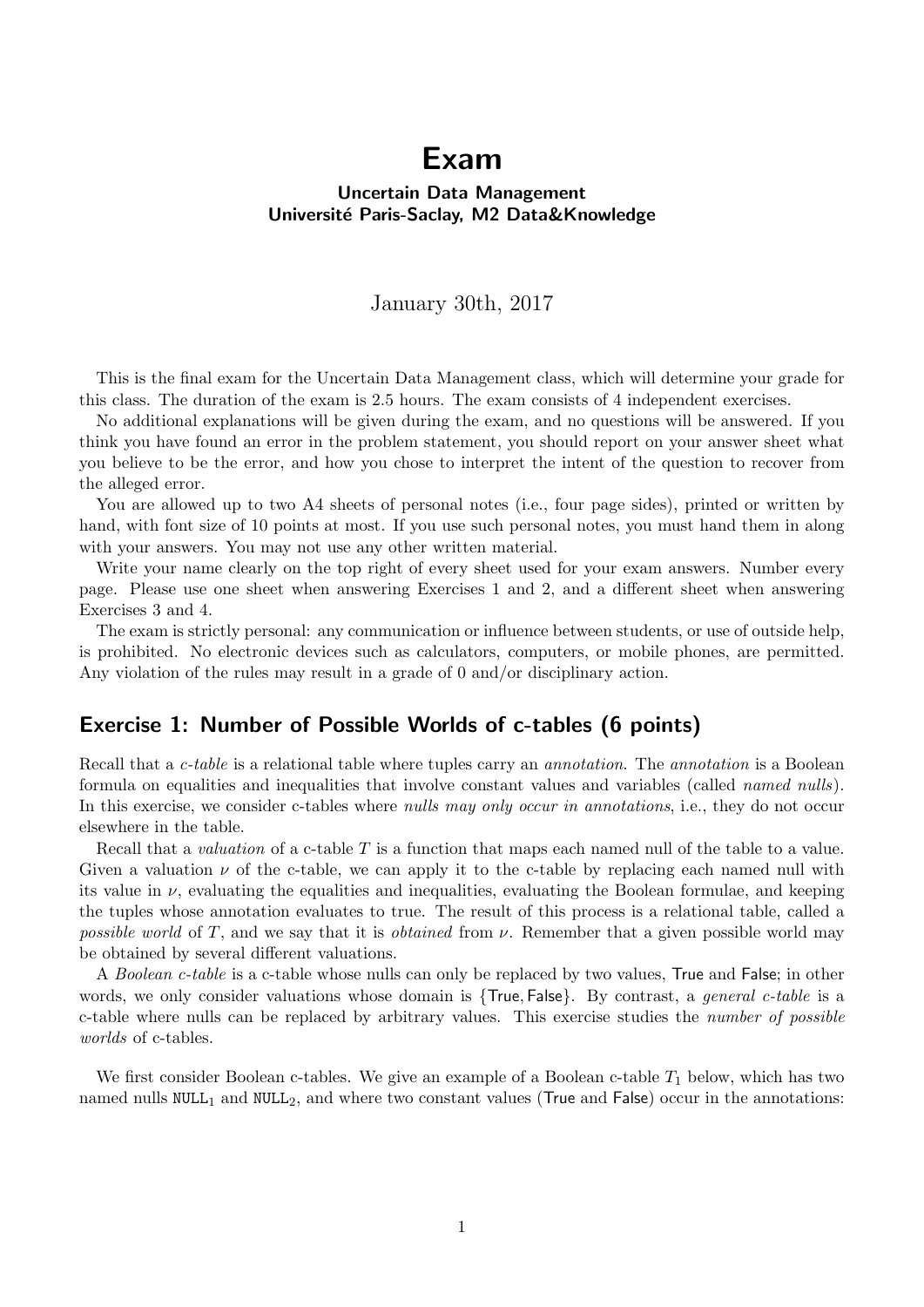| 75   |      |                                    |  |  |  |  |
|------|------|------------------------------------|--|--|--|--|
| att1 | att2 |                                    |  |  |  |  |
| a.   | h    | $NULL_1 = True$                    |  |  |  |  |
| a.   | a    | $NULL_2 = True \vee NULL_1 = True$ |  |  |  |  |
| h    | h    | $NULL_1 = False$                   |  |  |  |  |

One example of a valuation is the function mapping  $NULL_1$  to True and  $NULL_2$  to False. The possible world obtained by this valuation is the relational table consisting of the first two rows of  $T_1$  (without their annotation).

**Question 1 (0.5 point).** Give the possible worlds of  $T_1$ . For each possible world, give all the valuations that can be used to obtain that possible world. (No justification is required. There should be three possible worlds, and four valuations in total.)

**Question 2 (0.5 point).** Give an example of a Boolean c-table  $T_2$  that contains 4 different named nulls and 4 tuples, and that has exactly 16 possible worlds. (There are multiple possible solutions. No justification is required. You do not need to write the 16 possible worlds explicitly.)

**Question 3 (0.5 point).** Give an example of a Boolean c-table  $T_3$  that contains 4 different named nulls and 4 tuples, and that has exactly 1 possible world. (There are multiple possible solutions. No justification is required.)

**Question 4 (0.5 point).** Consider an arbitrary Boolean c-table  $T_4$ , and let  $p \in \mathbb{N}$  be the number of tuples of  $T_4$ . Prove that the number of possible worlds of  $T_4$  is at most  $2^p$ . (We call this an upper bound on the number of possible worlds of  $T_4$  as a function of  $p$ .)

Question 5 (1 point). Consider an arbitrary Boolean c-table  $T_5$ , and let  $q \in \mathbb{N}$  be the number of different named nulls that occur in  $T_5$ . Express, as a function of q, the number of different valuations of  $T_5$ . Deduce an upper bound on the number of possible worlds of  $T_5$  as a function of q.

We now move to general c-tables, i.e., c-tables where valuations can map named nulls to arbitrary values (but these nulls are still only allowed to occur in annotations). Given a general c-table  $T$ , we will write  $q \in \mathbb{N}$  for the number of different named nulls that occur in the annotations of T, we will write  $r \in \mathbb{N}$ for the number of different constant values that occur in the annotations of T, and we will write  $w \in \mathbb{N}$ for the number of possible worlds of T.

**Question 6 (1 point).** Give an example of a general c-table  $T_6$  with two named nulls  $(q = 2)$ , one constant value  $(r = 1)$ , and which has exactly 5 possible worlds  $(w = 5)$ . (There are multiple possible solutions. No justification is required.)

**Question 7 (1 point).** Consider an arbitrary general c-table  $T_7$  with only one named null  $(q = 1)$ . Show that  $w \leq r+1$ .

**Question 8 (1 point).** Consider an arbitrary general c-table  $T_8$  where no constant values occur in annotations  $(r = 0)$ . Show that  $w \leq 2^{q^2}$ .

**Bonus question (optional).** Explain why the bound of question 8 is not tight. Can you find a better bound (still assuming  $r = 0$ )?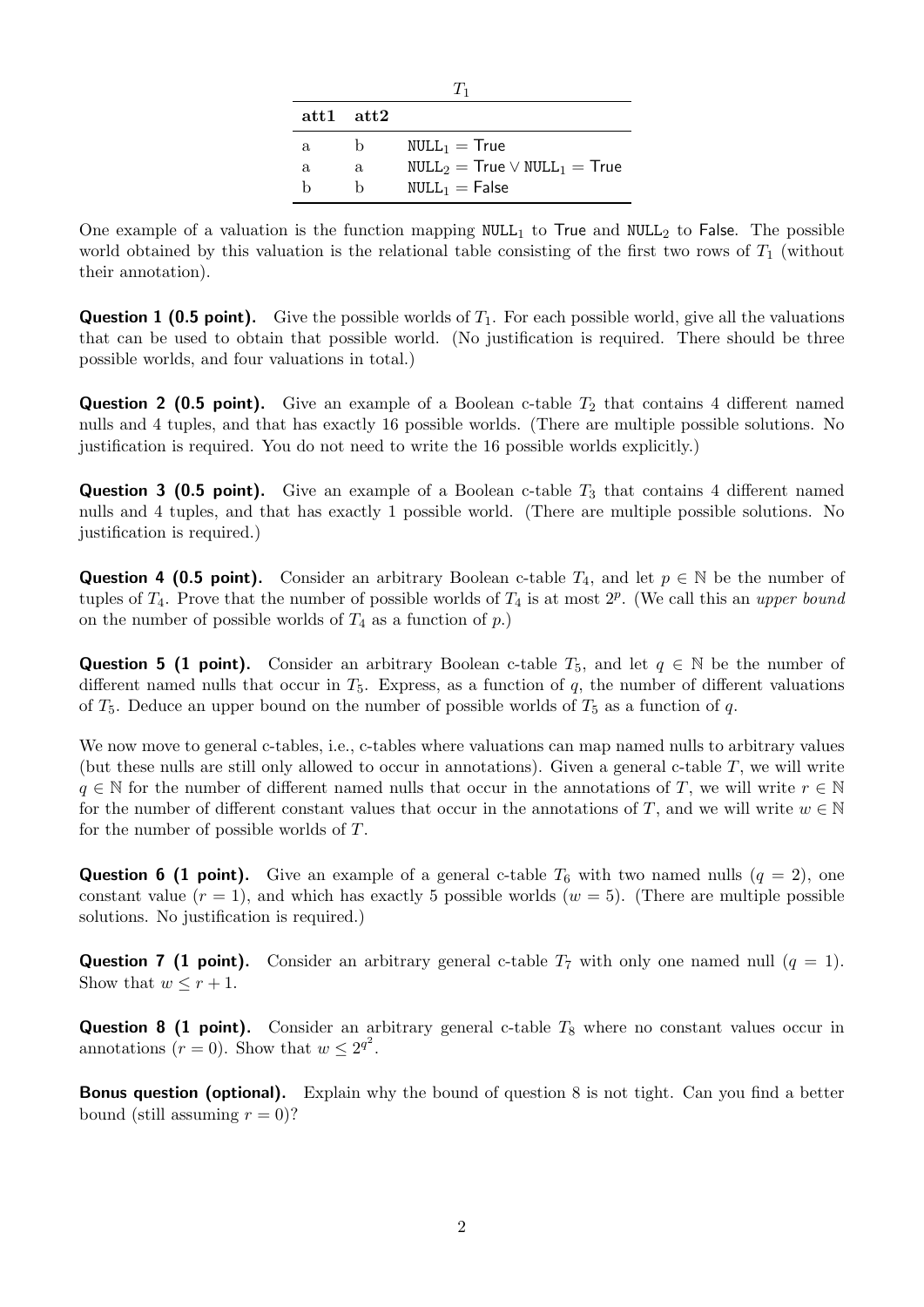#### Exercise 2: Games and Prizes (4 points)

We consider two relational tables given below: one table *Game*, indicating which games of chance you have won, and one table *Prize*, indicating the prizes at stake for each game. We further consider the query Q asking what are the prizes at stake for the games that you won: its result  $Q(Game, Prize)$  on Game and Prize is also given below.

| Game  | Prize     |                         | Q(Game, Prize) |
|-------|-----------|-------------------------|----------------|
| game  |           | game prize              | prize          |
| Loto  | Loto      | Money                   | Money          |
| Bingo | Bingo Car |                         | Car            |
|       | Bingo     | $\operatorname{Castle}$ | Castle         |

**Question 1 (1 point).** Express the query Q in the relational algebra, and in the relational calculus.

Consider now the probabilistic version of the *Game* table given by the following tuple-independent database (TID), indicating the probability that you win each game:

| Game2 |     |  |  |  |
|-------|-----|--|--|--|
| game  |     |  |  |  |
| Loto  | 0.1 |  |  |  |
| Bingo | 0.3 |  |  |  |

Consider the probabilistic relation T defined by evaluating the query  $Q$  on the TID relation  $Game2$ and the non-probabilistic relation *Prize* above, i.e.,  $T := Q(Game2, Prize)$ . This relation describes the possible prizes that you will win, assuming the distribution of Game2 on the games that you win.

**Question 2 (1 point).** Give the four possible worlds of T and the probability of each possible world.

**Question 3 (1 point).** Show that  $T$  cannot be expressed as a TID table.

**Question 4 (1 point).** Remember that a *pc-table* is a Boolean c-table where named nulls occurs only in annotations (see Exercise 1), and each named null has a given probability of being true: we call the named nulls *variables*. Give a pc-table that expresses  $T$ , i.e., which represents the probabilistic instance T. (There are multiple possible solutions. No justification is required.)

#### Exercise 3: Lineages, Queries, and Probabilities (4 points)

Consider the following Boolean formula, where the variables  $x_1, x_2, y_1, y_2, y_3, y_4$  represent independent probabilistic events:

$$
\Phi = x_1y_3 \vee x_2y_4 \vee x_1y_1 \vee x_2y_2.
$$

**Question 1 (1 point).** Remember that a read-once formula is a Boolean formula where each variable occurs at most once. Rewrite  $\Phi$  to an equivalent read-once formula, Use this to compute the probability  $P(\Phi)$ , as a function of the probabilities  $P(x_1), P(x_2), P(y_1), P(y_2), P(y_3), P(y_4)$  of each variable.

In the rest of this exercise, we will work on pc-tables (see Exercise 2 for a reminder of what this is), whose variables are chosen among  $x_1, x_2, y_1, y_2, y_3, y_4$ . An *atomic* pc-table on variables  $x_1, \ldots, x_m$  is a pc-table where each fact is annotated with a condition of the form  $x_i =$  True for some  $i \in \{1, \ldots, m\}$ , and where each condition is used at most once (so in particular there are at most  $m$  tuples). An *atomic*